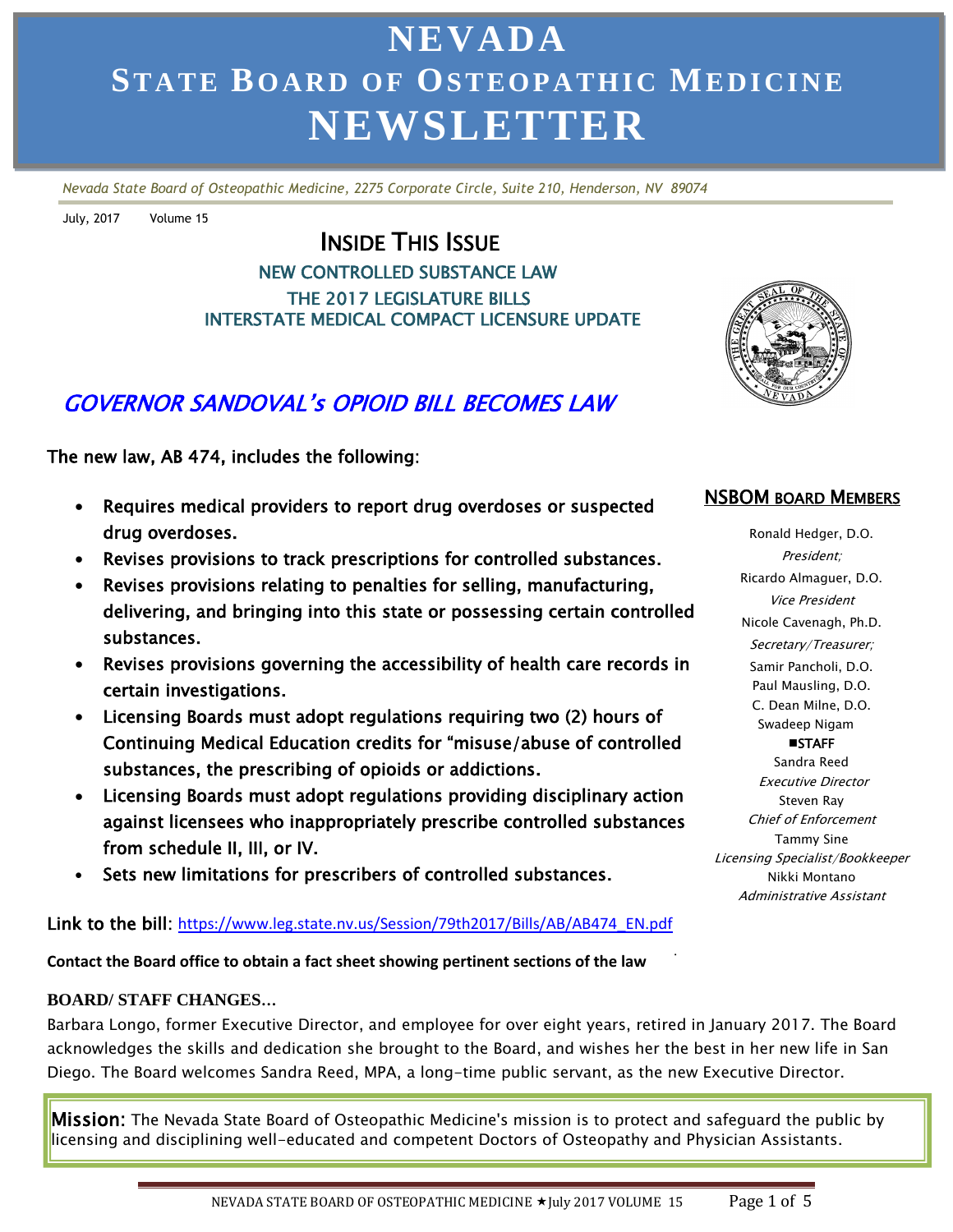#### **THE BOARD WELCOMES BACK…**

 **Samir Pancholi, D.O. - Dr. Pancholi will serve his second term on the Board, beginning July 1, 2017. AND NEW PUBLIC MEMBER…**

 **Swadeep Nigam, MBA, joins the Board of Osteopathic Medicine for a four-year term, starting in July 2017. He previously sat on the Nevada Equal Rights Commission and several other Boards. Mr. Nigam works for the Las Vegas Valley Water District as a Financial Analyst.**

#### **SAY GOODBYE TO…**

 **Paul Edwards, public member, who served on the Board for eight years. We thank him for his contribution to the Board and wish him well in his future endeavors!** 

### LATEST INTERSTATE MEDICAL LICENSURE COMPACT STATE MEMBERS LIST

**\_\_\_\_\_\_\_\_\_\_\_\_\_\_\_\_\_\_\_\_\_\_\_\_\_\_\_\_\_\_\_**

- NEVADA
- ALABAMA
- ARIZONA
- COLORADO
- IDAHO
- **•** ILLINOIS
- IOWA
- KANSAS
- MINNESOTA
- **MISSISSIPPI**
- MONTANA
- NEBRASKA
- NEW HAMPSHIRE
- PENNSYLVANIA
- SOUTH DAKOTA
- UTAH
- WASHINGTON
- WEST VIRGINIA
- WISCONSIN
- WYOMING

Five states have introduced legislation to become members of the compact For more info on our web site go to: [http://nsbom.org/LicensingPublic/lic](http://nsbom.org/LicensingPublic/licensurecompact.jsp) [ensurecompact.jsp;](http://nsbom.org/LicensingPublic/licensurecompact.jsp)

### To apply for an interstate medical license (DOs only), go to: <http://www.imlcc.org/>

#### **2017 BOARD MEETINGS**

January 13 February 14 March 14 April 11 May 9 June 13 August 8 September 12 October 10 November 14 December 12

**ALL MEETINGS ARE HELD AT THE BOARD OFFICE AT 5:30 p.m. UNLESS OTHERWISE STATED \_\_\_\_\_\_\_\_\_\_\_\_\_\_\_\_\_\_\_\_\_\_\_\_**

### Licensing Applications

January 1-June 30, 2017

DO-85

- PA-30
- Residents-87
- All licensees total: 1,553

### **Enforcement Stats 2017 (Jan-Jun)**

Complaints Reviewed/Investigated 66 Settlement/Remediation Agreements with Licensees 02 Complaints resulting in a Letter of Caution 12 Complaints Authorized for Closure 38 Fulfilled Agreements 03 **Enforcement Stats 2016**  Complaints Reviewed /Investigated 118 Settlement/Remediation Agreements with Licensees 06 Complaints resulting in a Letter of Caution 22 Total Complaints Authorized for Closure 84 Fulfilled Agreements 06

### **PLEASE NOTE: LICENSE/RENEWAL INFORMATION: INITIAL LICENSE FEE: D0-\$670; PA-\$470; MILITARY DISCOUNT: 50%- DO-\$300; PA-\$200**

**RENEWAL FEE: D0-\$450; PA- \$250** 

**ACTIVE MILITARY RENEWAL FEE: \$0 (NO COST) )**

### Reporting Disciplinary/Malpractice Actions

**Please Note:** As required under **NRS 633.527,** all licensees are required to report all disciplinary actions and malpractice claims within 45 days of a complaint/summons. The National Practitioner Data Bank (NPDB) will report to the Board all disciplinary, malpractice and even positive settlement fulfillments. Therefore, please report to the Board any action (positive or disciplinary) in which you are named.

company to comply with the reporting timeline. **Also Note:** Malpractice settlements involving minors (under 18 years old), must be approved by the courts. However, the NPDB may receive settlement notification by an insurance carrier prior to court approval, starting the reporting timeline in our statute. Be sure to communicate with your insurance

**Reaching Out…**Sandy Reed (Executive Director) and Tammy Sine (Licensing Specialist) recently gave a presentation University in Henderson. In February, a presentation was given to doctoral students at Touro University's College of about the Board's operations, policies, statutes and regulations, to students in the Physician Assistant Program at Touro Osteopathic Medicine. These presentations have been given in previous years by Board staff and will continue in the future.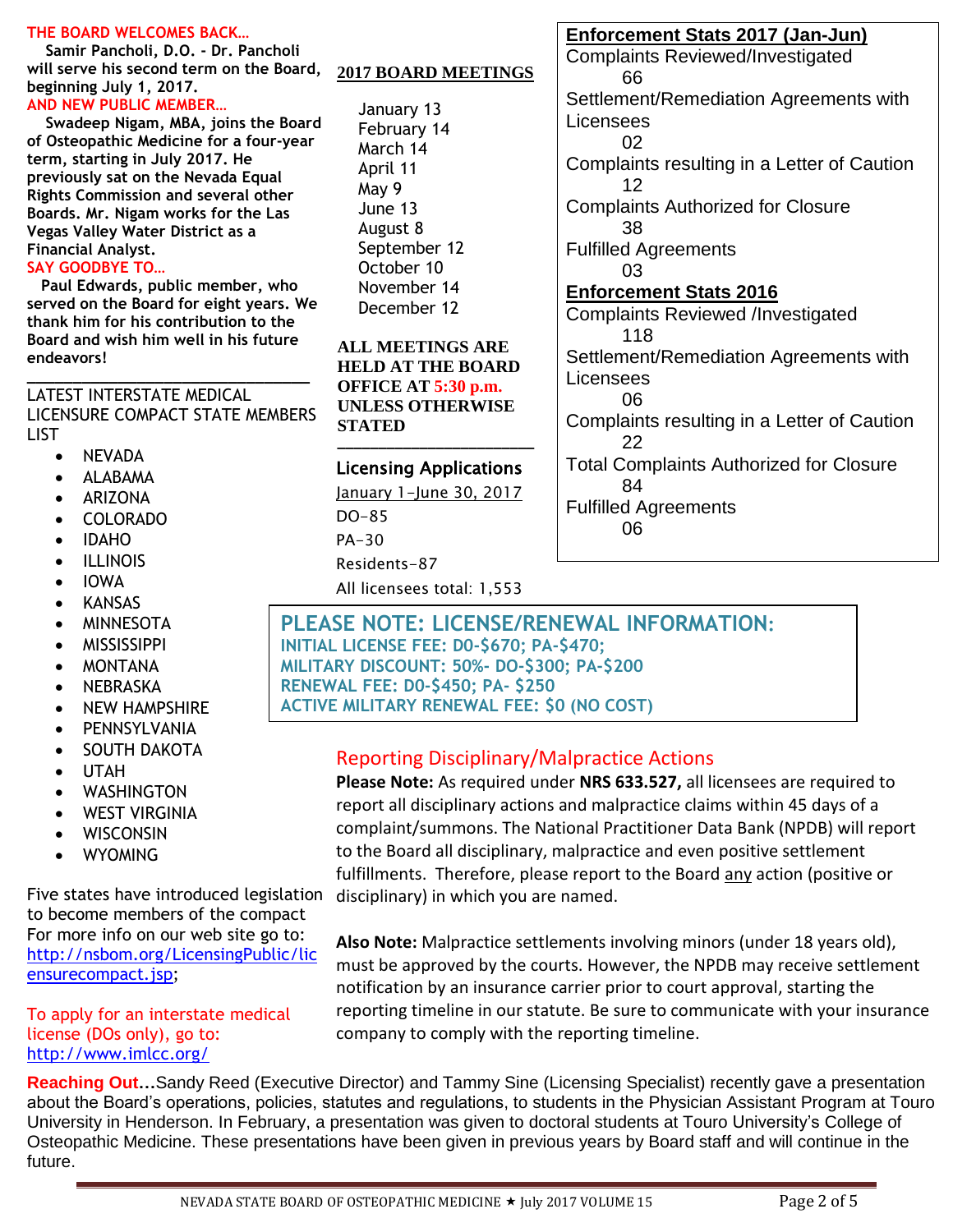### SUMMARY OF 2017 LEGISLATION

Below is a list of bills of interest to the Board and Licensees that were passed during the 2017 state legislative session. A link to the bill follows each summary.

**AB105**-Requires two (2) CMEs related to suicide (2) years for MDs and DOs. Significant support from veterans' organizations gave this bill a high profile and emotional meaning.

### [https://www.leg.state.nv.us/Session/79th2017/Bills/AB/AB105\\_EN.pdf](https://www.leg.state.nv.us/Session/79th2017/Bills/AB/AB105_EN.pdf)

**AB199**- Revises provisions to end of life care. Authorizes a physician assistant (PA) or advanced practice registered nurse (APRN) to take certain actions relating to a Physician Order for Life-Sustaining Treatment. The bill changes the name of a "Physician Order for Life-Sustaining Treatment" to a "Provider Order for Life-Sustaining Treatment" (POLST) throughout *Nevada Revised Statutes* (NRS) and authorizes a PA or an APRN to make certain determinations regarding and executing such a form. The bill also provides for the following: 1) surrogates to request and execute a POLST on a patient's behalf and revises the standard for determining whether a patient has the capacity to execute or revoke the form; 2) health care providers honor a POLST under certain circumstances; and, 3) completion and registration of a POLST electronically with the Secretary of State. Effective July 1, 2017.

### [https://www.leg.state.nv.us/Session/79th2017/Bills/AB/AB199\\_EN.pdf](https://www.leg.state.nv.us/Session/79th2017/Bills/AB/AB199_EN.pdf)

**AB339**-The most important aspect of this bill, as amended, are in Sections 3.5 and 8.7, which provides that any communication between the Board of Medical Examiners or the State Board of Osteopathic Medicine and the Interstate Medical Licensure Compact Commission (Compact) relating to verification of a physician's eligibility under the Compact, must not include any background information received by either Board, in a report from the Federal Bureau of Investigation relating to state and federal criminal records check. This amendment allows for Nevada to be a State of Principal Licensure in the Compact. Effective July 1, 2017.

### [https://www.leg.state.nv.us/Session/79th2017/Bills/AB/AB339\\_EN.pdf](https://www.leg.state.nv.us/Session/79th2017/Bills/AB/AB339_EN.pdf)

**AB347**- Establishes certain requirements relating to surgical technologists. Prohibits a hospital, independent center for emergency care, and a psychiatric hospital or surgical center for ambulatory patients from employing a surgical technologist who does not meet new training and credentialing requirements. The bill does allow grandfathering of current technologists and exceptions for future hiring until in-state training programs are established. Effective January 1, 2018.

### [https://www.leg.state.nv.us/Session/79th2017/Bills/AB/AB347\\_EN.pdf](https://www.leg.state.nv.us/Session/79th2017/Bills/AB/AB347_EN.pdf)

**AB428**- Revises provisions governing the acquisition and use of opioid antagonists. Authorizes a pharmacist to furnish an opioid antagonist without a prescription from a health care professional to a person at risk of experiencing an opioid-related drug overdose, or to a family member, friend or other person who is in a position to assist such a person. Amended to delete all provisions related to public and private schools obtaining and maintaining opioid antagonists. Effective July 1, 2017.

[https://www.leg.state.nv.us/Session/79th2017/Bills/AB/AB428\\_EN.pdf](https://www.leg.state.nv.us/Session/79th2017/Bills/AB/AB428_EN.pdf)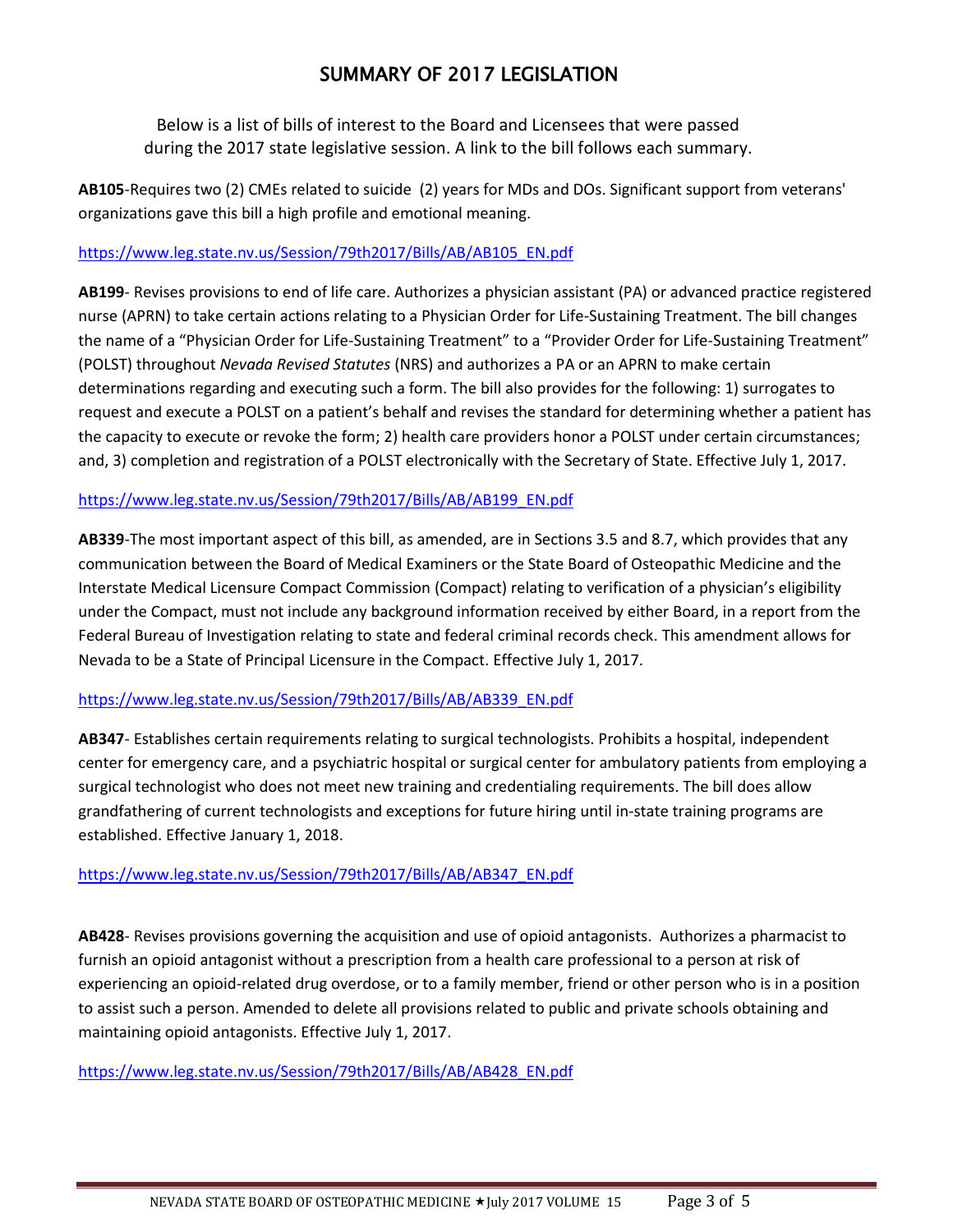**AB454**-Allows physicians and other medical professionals traveling to Nevada with out-of-state athletic teams to provide care for their team athletes and staff while the team is in Nevada for sanctioned training or competition. The physicians and other medical professionals must be fully licensed in their home state. The purpose of the legislation is to temporarily exempt them from licensure requirements and regulations in Nevada, and allows medical professionals to provide limited care to the team without fear of liability. The exemption is limited to 10 days for each competition or training and may be extended for 20 additional days by notifying the appropriate Nevada licensing board. The total exemption is capped at 60 days in any calendar year. This bill DOES NOT allow these medical professionals to practice in medical facilities, such as a hospital. Effective dates vary within the law.

### [https://www.leg.state.nv.us/Session/79th2017/Bills/AB/AB454\\_EN.pdf](https://www.leg.state.nv.us/Session/79th2017/Bills/AB/AB454_EN.pdf)

**AB474**-This is the Governor's bill to address the opioid problem. Two years of research, a statewide "opioid summit" in 2016, and wide-spread support by the health provider industry, helped bring this bill into law. See detailed summary on the first page of this newsletter. The link to the law is on the Board web site. Effective January 1, 2018.

### [https://www.leg.state.nv.us/Session/79th2017/Bills/AB/AB474\\_EN.pdf](https://www.leg.state.nv.us/Session/79th2017/Bills/AB/AB474_EN.pdf)

**SB69**-Revises provisions governing state agencies, boards and commissions that regulate occupations and professions. Authorizes the Governor to issue an executive order directing a regulatory body to expedite action on pending applications for licensure. The bill provides the following: 1) establishes term limits for member of regulatory bodies; 2) a regulatory body is prohibited from entering into a contingent fee contract with any attorney or law firm; 3) requires a regulatory body to exercise its authority over the occupation or profession for the expansion of economic opportunity, promotion of competition, and encouragement of innovation; 4) each regulatory body must submit a quarterly report to the Director of the Legislative Counsel Bureau concerning the number of licensing applications rejected by a regulatory body and the reasons for denial. Amendments added. Effective in June and July, 2017.

### [https://www.leg.state.nv.us/Session/79th2017/Bills/SB/SB69\\_EN.pdf](https://www.leg.state.nv.us/Session/79th2017/Bills/SB/SB69_EN.pdf)

**SB101**-Restricts certain medical professionals, the authority to inject neuromodulators derived from Clostridium botulinum and dermal and soft tissue fillers. Prohibits the administration of botulinum toxin and dermal and soft tissue fillers by certain persons and under certain conditions. Authorizes the imposition of professional discipline against persons who violate the prohibition, and requires certain persons to receive training before administering botulinum toxin or dermal or soft tissue fillers. Effective July 1, 2017.

### [https://www.leg.state.nv.us/Session/79th2017/Bills/SB/SB101\\_EN.pdf](https://www.leg.state.nv.us/Session/79th2017/Bills/SB/SB101_EN.pdf)

**SB260**- Establishes requirements for engaging in the collaborative practice of pharmacy, where a pharmacist may engage in the collaborative practice of pharmacy or collaborative drug therapy management with one or more practitioners under a collaborative practice agreement. Effective July 1, 2017.

### [https://www.leg.state.nv.us/Session/79th2017/Bills/SB/SB260\\_EN.pdf](https://www.leg.state.nv.us/Session/79th2017/Bills/SB/SB260_EN.pdf)

**SB337**-Authorizes registered pharmacists to collect specimens and perform certain laboratory tests without obtaining certification as an assistant in a medical laboratory. Allows a pharmacist to train people on how to use at-home tests. The Board of Pharmacy will promulgate regulations limiting such tests to: finger sticks, and oral or nasal swabs. Effective July 1, 2017.

[https://www.leg.state.nv.us/Session/79th2017/Bills/SB/SB337\\_EN.pdf](https://www.leg.state.nv.us/Session/79th2017/Bills/SB/SB337_EN.pdf)